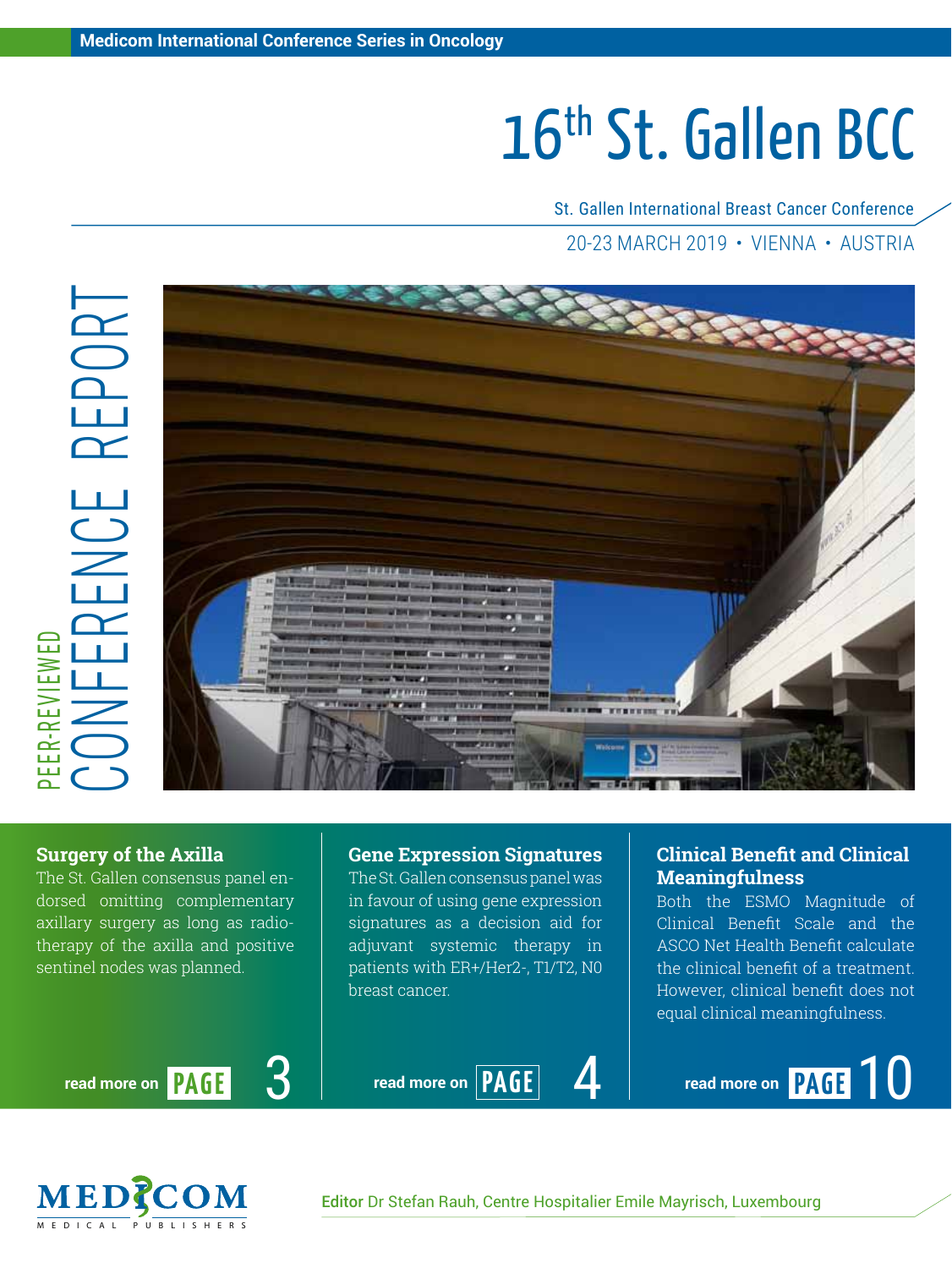# **Contents**

#### **Letter from the Editor**

#### **3 St. Gallen Consensus**

- 3 History of the consensus meeting
- 3 Primary surgery
- 3 Skin and nipple sparing surgery
- 3 Surgery of the axilla
- 4 DCIS: de-escalation of therapy
- 4 Gene expression signatures
- 4 Neoadjuvant therapy and residual disease
- 5 Adjuvant chemotherapy after neoadjuvant chemotherapy? Going beyond EMA/FDA
- 5 Endocrine therapy in premenopausal patients
- 6 Endocrine therapy in postmenopausal patients
- 6 Adjuvant Her2-targeted therapy
- 7 Adjuvant therapy in triple-negative breast cancer
- 7 Bisphosphonates and denosumab
- 7 Germ-line mutations
- 8 Pregnancy after breast cancer
- 8 Life style

#### **9 Special Lectures**

- 9 Extrapolating data from clinical trials as we treat patients in real life
- 10 What is the clinical benefit of treatment of patients with early breast cancer?
- 10 Adjuvant and neoadjuvant therapy: principles and practical considerations

#### **12 Selected Posters**

- 12 Discordance of biomarkers in multifocal and lymph node positive breast cancer
- 12 New prognostic biomarkers for survival breast cancer
- 13 Selection of patients for neoadjuvant chemotherapy treatment based on oncotype recurrence score in luminal breast cancer



# **COLOPHON**

**Publishing Director** Paul Willers **Editorial Manager** Lisa Colson

**Medical Writer** Dr Marten Dooper **Production Manager** Desiree Heijl **Graphic Design** MOOZ grafisch ontwerp

**Editor** Dr Stefan Rauh, Dr Stefan Rauh, Dr Stefan Rauh, Dr Stefan Rauh, Dr Stefan Rauh, Dr Stefan Rauh, Dr Stefan Rauh, Dr Stefan Rauh, Dr Stefan Rauh, Dr Stefan Rauh, Dr Stefan Rauh, Dr Stefan Rauh, Dr Stefan Rauh, Dr St **Advisory Board** Dr Caroline Duhem tre Hospitalier de Luxembourg, Luxembourg Prof. Guy Jerusalem CHU Liège, Belgium

**Editorial Coordinators** Dr Joery Goossens Sanne Lauriks

All rights reserved.<br>No part of this publication may be reproduced, distributed, or transmitted<br>No part of this publication may be reproduced, in strong in experimency<br>in any form or by any means, including photocopying, r

Copyright ©2019 Medicom Medische Uitgeverij BV

Disclaimer.<br>
Disclaimer.<br>
Our independent peer-reviewed Medicom Conference Reports are made<br>
Our independent peer-reviewed Medicom sexpressed in this journal or<br>
one associated publications do not necessarily reflect those

# MED?COM MEDI C AL PUBLISHER S

#### **Head Office**

Medicom Medical Publishers Faas Eliaslaan 5 3742 AR Baarn The Netherlands

Telephone +31 85 4012 560 E-mail publishers@medicom.nl ISSN 2468-8762 19:6

#### **Postal address**

Medicom Medical Publishers PO Box 90 3740 AB Baarn The Netherlands



MEDRCOM MEDI C AL PUBLISHER S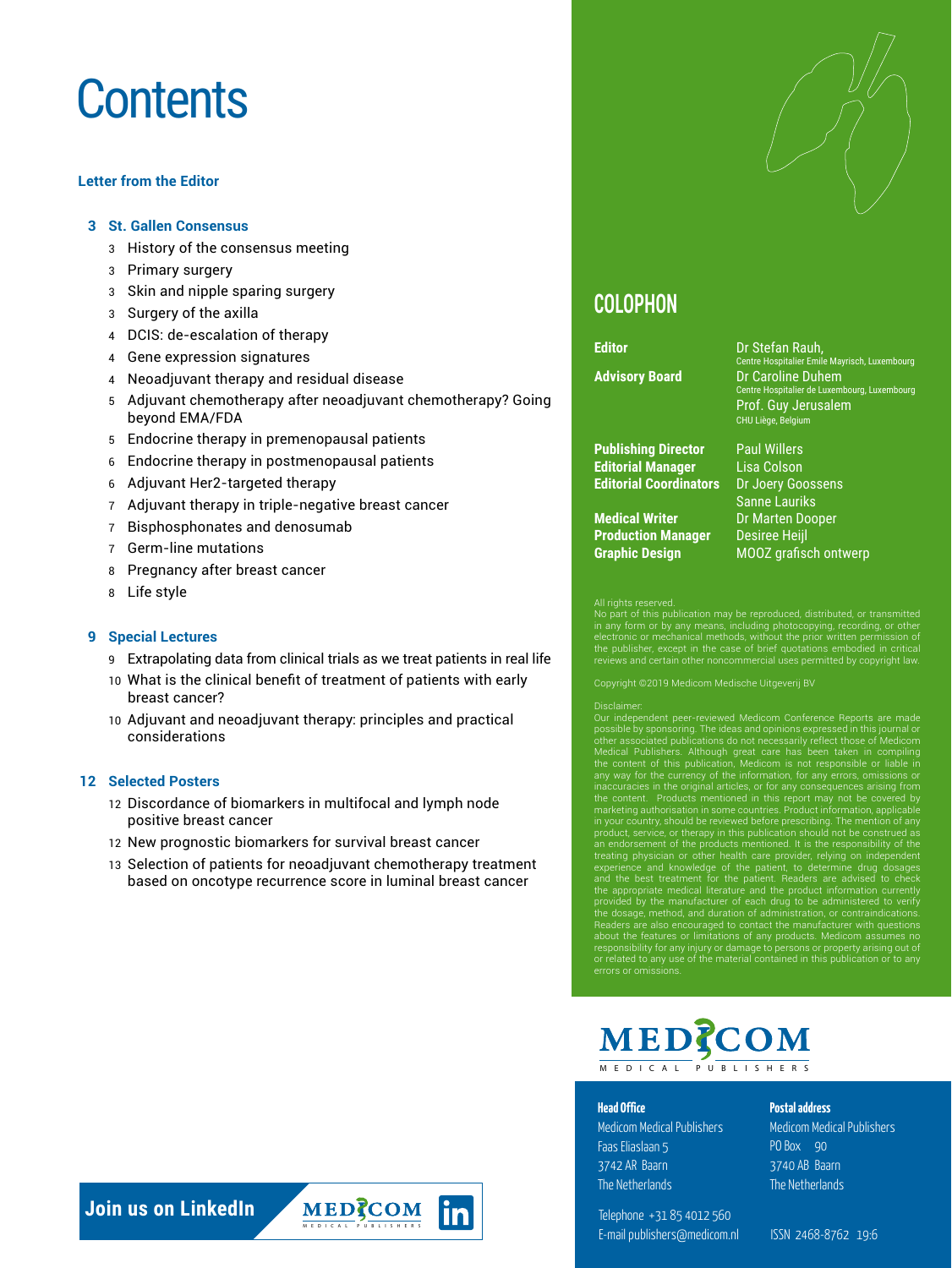# Letter from the Editor

#### Dear Reader,

When oncologists hear the word St Gallen, they do not first think of a lovely Swiss town close to the Alps, they think of early breast cancer. St Gallen has become a brand, because it is here where maybe THE most important global forum on the treatment of early breast cancer started in 1987. Victim of its success and the ever-higher number of attendees, it has moved for logistic reasons to Vienna in recent years, but still holds the name of its origin.

The conference is also unique in its format: 4 days of intense debate of some of the globally most renowned experts in the field. Often passionate debates are an exquisite etude of dissecting study strengths, weaknesses and shortcomings in structures and outcomes, data analyzing and dialectic debating.

St Gallen's consensus statements will be the reference for decision-making for the 2 years to come. Looking for clear guideline – like algorithms, some attendees will be rather confused leaving the conference (and this Report will also give you a hint of an "attendee's experience"): Should you necessarily follow decisions based on a controversial vote of an expert panel? Which should be the threshold of a clear statement to follow? Full agreement, a 2/3 majority agreement, or a simple 51%?

I will leave this up to you, dear reader, to decide.

Yours, sincerely, Stefan Rauh



Dr Stefan Rauh

#### **Biography**

Dr Stefan Rauh is currently working as haemato-oncologist in the oncology department of Centre Hospitalier Emile Mayrisch, Esch, Luxembourg. He is mainly involved in clinical work but also in research and teaching activities and is interested in public policy and international cooperation projects in oncology. He is Chair of the ESMO Practicing Oncologist's Working Group since 2015, member of the ESMO Quality Task Force, extended member of the ESMO Public Policy Committee, Assistant Editor of ESMO Cancer Horizons, and has been an ESMO Executive Board member in 2015-2016. He is co-author of the 2017 ESMO European Cancer Patient Coalition (ECPC) Patient Survivorship Guide and an invited expert for the ECPC.

Conflict of Interest Statement: Nothing to declare.

**Medical consensus** is a public statement on a particular aspect of medical knowledge at the time the statement is made that a representative group of experts agree to be evidence-based and state-ofthe-art (state-of-the-science) knowledge. Its main objective is to counsel physicians on the best possible and acceptable way to diagnose and treat certain diseases or how to address a particular decisionmaking area. It is usually, therefore, considered an authoritative, community-based expression of a consensus decision-making and publication process.<br>Consensus statements differ from medical Consensus statements differ from guidelines, another form of state-of-the-science public statements. According to the NIH, "Consensus statements synthesize new information, largely from recent or ongoing medical research, that has implications for reevaluation of routine medical practices. They do not give specific algorithms or guidelines for practice.

From: *Wikipedia.com, downloaded may 16, 2019*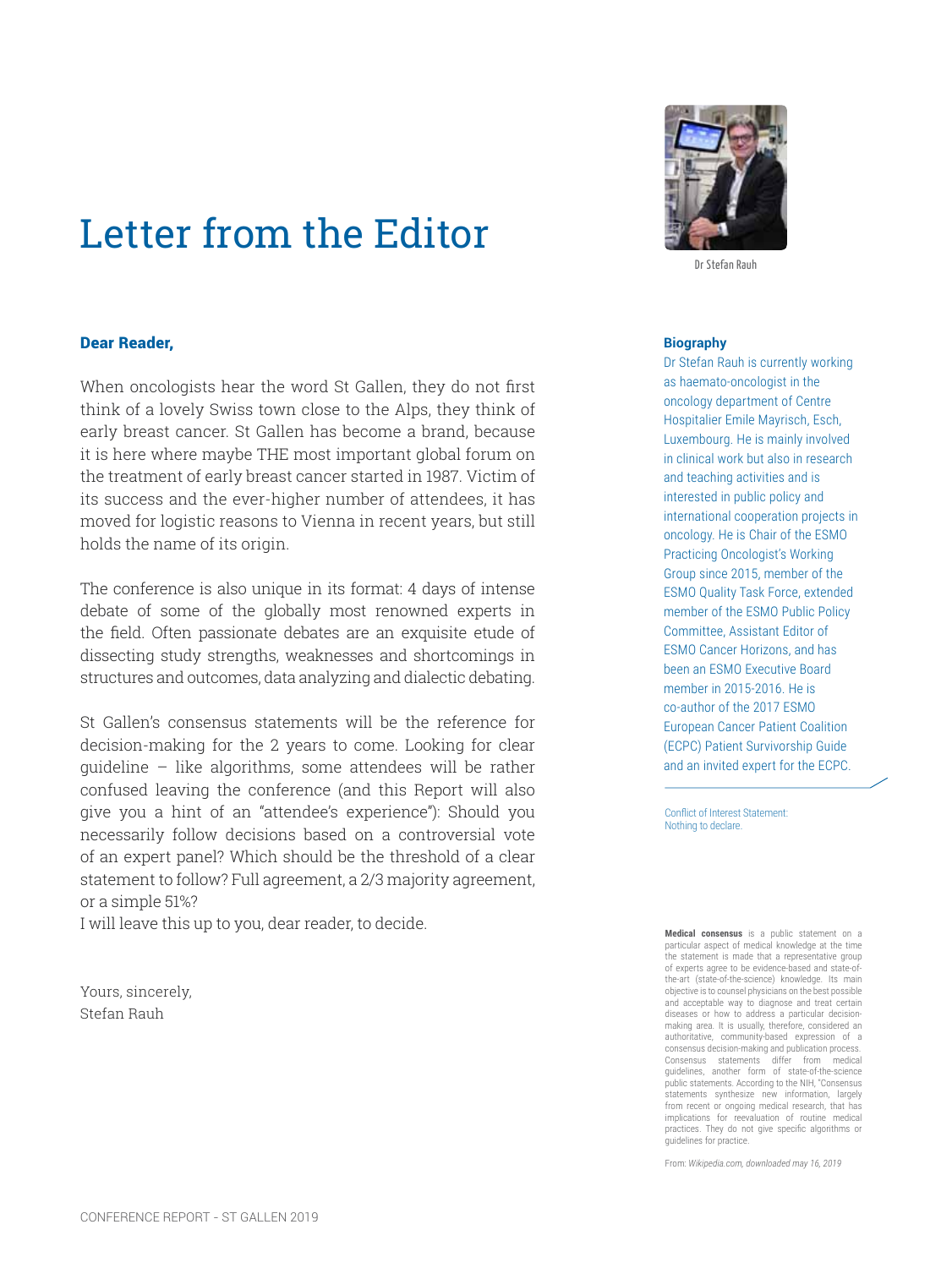# St. Gallen Consensus

From March 20 to March 23, the Austrian capital Vienna hosted the 16<sup>th</sup> St. Gallen International Breast Cancer Conference. After three days of presentations that reviewed the recent developments in the primary treatment of early breast cancer, the meeting culminated in the traditional consensus session on the fourth day of the conference. In this session, a panel of 53 experts was asked to cast their vote on more than 135 (detailed) questions on the treatment of early breast cancer.

#### **History of the consensus meeting**

Established in 1978 in the Swiss town of St. Gallen, the St. Gallen International Breast Cancer Conference is now biannually organised in Vienna. This meeting is a global, multidisciplinary conference with over 2,000 representatives from multiple nations and every continent. The conference offers educational presentations that review recent developments in several areas of early breast cancer treatment. The highlight of the conference is the consensus panel meeting. This year, in a session chaired by Dr Giuseppe Curigliano (Instituto Europeo di Oncologica, Italy) and Prof. Eric Winer (Dana Farber Cancer Institute, Boston, USA), 53 experts discussed and casted their vote on specific areas of treatment with a focus on controversies and uncertainties in the management of earlystage breast cancer. The goal of this consensus process is to articulate important themes in management, and to provide guidance to clinicians around the world on how to think about and care for women with early-stage breast cancer. The 53 panellists were asked to cast their vote on more than 135 detailed questions, using 3 possible answers: yes / no / abstain. However, due to the complexity of some questions, more options were given in certain instances. 'Abstain' was to be used in case of insufficient data, no personal expertise on the particular issue, or a conflict of interest of a given panellist. After each vote, the answers were summarised in percentages.

# **Primary surgery: margins**

The first topic of the consensus panel was the estimated clinical benefit of tumour-free margins after excision of the primary invasive tumour. At the St. Gallen Conference 2017, the panel suggested that "no ink on tumour" (meaning the tumour does not extend to the edge of excised tissue) provides adequate local control, i.e. an optimal local recurrence rate and/or lower rate of secondary surgery, in patients to receive standard radiotherapy [1]. This year, the panel zoomed in further on this topic. The majority of the panellists (86%) agreed that "no ink on tumour" also provides clinical benefit in patients with multifocal residual disease after neoadjuvant systemic therapy. In case of lobular cancer (no neoadjuvant systemic therapy!), 73% of the panellists accepted "no ink on tumour" to provide clinical benefit, and in case of the presence of extensive intraductal component, 63% of the panellists agreed "no ink on tumour" to provide clinical benefit. In addition, almost half of the panellists (46%) took the view that even 1 mm "ink on tumour" should require re-excision. In contrast, 38% of the panellists regarded 4 mm "ink on tumour" acceptable to forgo re-excision.

1. Curiglioane G, et al. Ann Oncol 2017; 28: 1700–1712.

# **Skin and nipple sparing surgery: still a matter of debate**

A vast majority of the panel (83%) agreed that in patients with inflammatory breast cancer, , the risk of local recurrence when preserving the skin envelop (i.e. skin sparing mastectomy) outweighs the gains in cosmetics even with a clinical complete response to neoadjuvant systemic therapy and therefore should not be performed in these patients, whatever the extent of disease at the time of surgery. When asked for their opinion on the risks vs gains of preserving the skin envelope in patients without clinical signs of skin infiltrations, but tumours radiologically "reaching" the skin in preoperative imaging, the panellists did not reach any consensus: 38% of the panellists voted "yes", 40% voted "no". Can skin and nipple be preserved in cases were imaging suggests a centrally located tumour near the nipple? No consensus could be reached here, either: 38% of the panellists were of the opinion that skin and nipple sparing surgery should be avoided, 43% of the panellists were in favour of skin and nipple sparing surgery in these cases.

#### **Surgery of the axilla: indications decrease**

Next, the panel zoomed in on the benefit of (omitting) axillary surgery. Referring to the - recently updated results of the AMAROS trial [1], suggesting equal outcomes between axillary surgery and axillary radiotherapy in terms of recurrence and/or disease-free survival but with less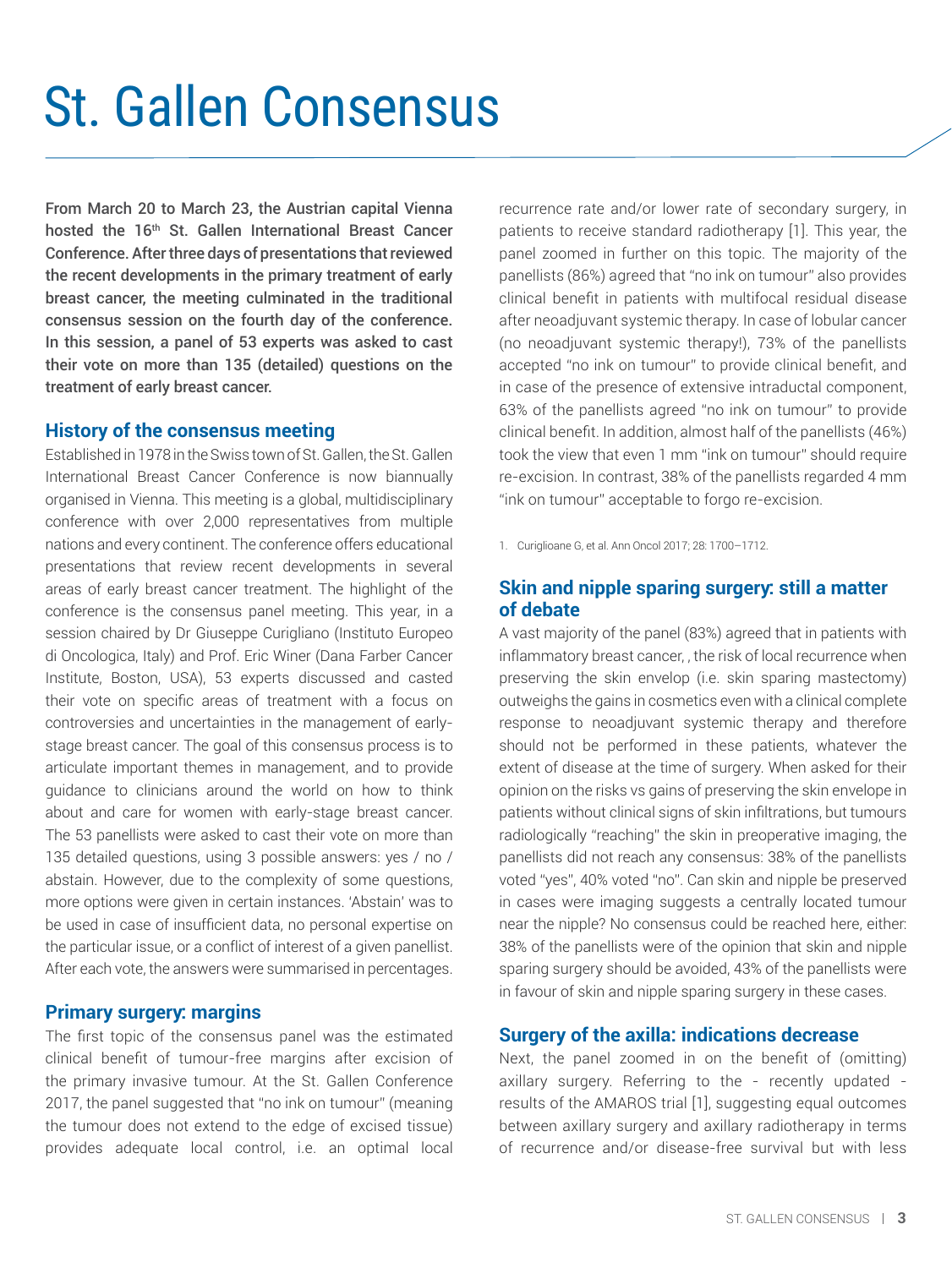morbidity after radiotherapy, the majority of the panellists voted for omitting complementary axillary surgery as long as radiotherapy of the axilla and positive sentinel nodes was planned. This was the case both for patients (T1-2 with 1 or 2 positive sentinel nodes) who had undergone breastconserving surgery (73% of the panellists voted for omitting axillary surgery) and patients who had a mastectomy (83% of the panellists voted for omitting axillary surgery). However, in case of patients with 1 or 2 positive sentinel nodes undergoing mastectomy and for whom no regional node irradiation was planned, 66% of the panellists voted against omitting axillary surgery. In addition, a majority (61%) of the panellists voted against omitting axillary surgery in patients with tumours greater than 5 cm with 1 or 2 positive sentinel nodes undergoing breast-conserving therapy and whole breast irradiation.

Almost all panellists (92%) were in favour of omitting axillary surgery in patients who had lymph node-positive disease before neoadjuvant systemic therapy, who were downstaged to cN0 after neoadjuvant systemic therapy, and who had at least 3 negative sentinel nodes after the neoadjuvant therapy. Exactly the same percentage of the panellists voted for omitting axillary surgery in patients had lymph node-positive disease before neoadjuvant systemic therapy, who were downstaged to cN0 after neoadjuvant systemic therapy, and who had 1 clipped lymph node-negative or 1 or 2 negative sentinel nodes after the neoadjuvant therapy.

1. Rutgers EJ, et al. SABCS 2018; abstr GS4-01.

#### **DCIS: de-escalation of (adjuvant) therapy**

De-escalation of therapy for patients with ductal carcinoma *in situ* (DCIS) was surveyed in 4 questions. Almost all panellists (98%) agreed that screening-detected, small DCIS with favourable biological features (e.g. G1-2, or other low risk features) has a better prognosis and therefore may require less intensive treatment. In line with this, 84% of the panellists found it a reasonable option to omit radiotherapy for patients with DCIS with favourable features and a clear tumour-free surgical margin ( $\geq$  5 mm). Only a small majority of the panellists (56%) found it a reasonable option to omit endocrine therapy in these patients, while 66% of the panellists found it a reasonable option to omit both radiotherapy and endocrine therapy.

#### **Gene expression signatures**

The use of gene expression signatures is becoming increasingly important in risk stratification and treatment decision-making for patients with early breast cancer. At the St. Gallen Conference 2017 a majority of the panellists took the view that results of gene expression signature tests like Oncotype DX and MammaPrint are prognostic for recurrence of disease within 5 years after surgery. In recent years, the results of MINDACT [1], TAILOR-X [2] and the PLAN-B trial [3] have been published. Based on the results of these trials, almost all panellists (94%) were in favour now of using these gene expression signatures as a decision aid for adjuvant systemic therapy in patients with ER+/Her2-, T1/T2, N0 breast cancer. In case of ER+/Her2-, T3, N0 breast cancer, 75% of the panellists found gene expression signatures to be valuable for determining whether to recommend adjuvant systemic chemotherapy. Also in case of patients with ER+/Her2- (any T) and 1 to 3 positive lymph nodes, a majority (80%) of the panellists was in favour of using a gene expression signature.

In case of a low risk MammaPrint in patients with 1 or 2 positive lymph nodes, 80% of the panellists voted against an indication for adjuvant chemotherapy, irrespective of age. In line with this, 80% of the panellists voted against an indication for adjuvant chemotherapy in patients (older than 50 years) with 1 or 2 positive nodes and an Oncotype DX Recurrence Score <11. Remarkably, 51% of the panellists took the view that patients younger than 50 years, with node-negative disease and an Oncotype DX Recurrence Score of 21 to 25 should be advised adjuvant chemotherapy. This is in contrast with the results of TAILOR-X, which showed little benefit of adjuvant chemotherapy for patients younger than 50 years, node-negative disease and an Oncotype DX Recurrence Score <25. With regard to postmenopausal, node-negative patients having an Oncotype DX Recurrence Score >26, 57% of the panellists agreed that these patients should be offered adjuvant chemotherapy depending on (unfavourable) histopathological parameters and patients preferences, while 39% of the panellists voted that these patients should be offered adjuvant chemotherapy routinely.

- 1. Cardoso F, et al. N Engl J Med 2016; 375:717-729.
- 2. Sparano JA, et al. N Engl J Med 2018; 379:111-121.
- 3. Nitz U, et al. J Clin Oncol. 2019; 37: 799-808.

#### **Neoadjuvant therapy and residual disease**

Just as it was 2 years ago, almost all panellists (98.5%) endorsed neoadjuvant systemic treatment for patients with stage 2 or stage 3 triple-negative breast cancer, or with Her2-positive breast cancer. In addition, the panel this year voted about which type of neoadjuvant should be preferred in some specified subtypes of breast cancer. For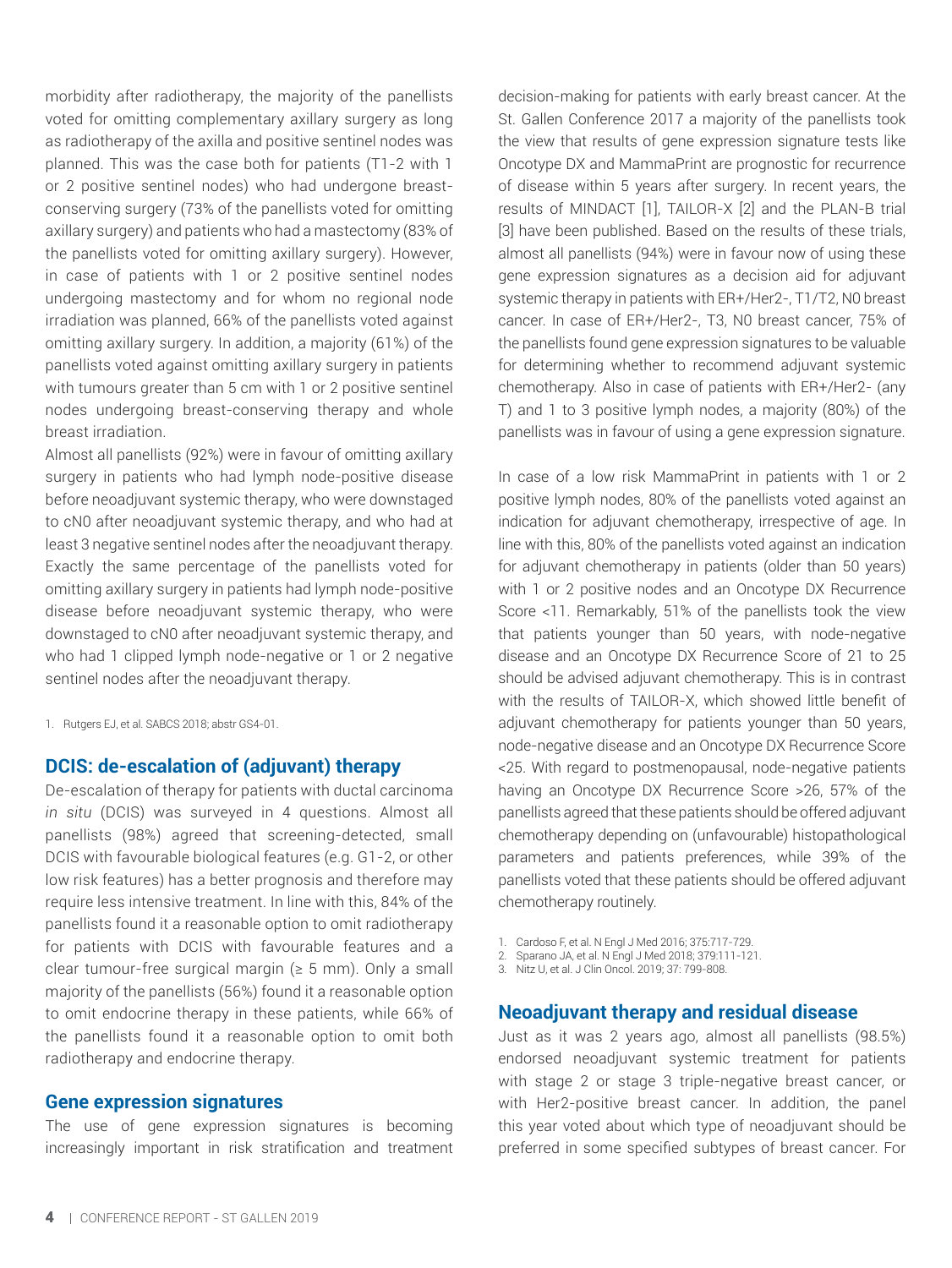example, in case of a postmenopausal patient with a luminal A subtype based on immunohistochemistry (or equivalent based on gene expression testing), 81% of the panellists preferred endocrine neoadjuvant therapy over neoadjuvant chemotherapy. This opinion means a clear shift in advantage of neoadjuvant endocrine therapy. Asked for their opinion on the appropriate duration of the endocrine neoadjuvant therapy in postmenopausal patients with a luminal A type tumour, 47% of the panellists preferred to continue endocrine neoadjuvant therapy until optimal reduction in tumour size is reached however long it takes, while 33% of the panellists preferred 6 month of endocrine neoadjuvant therapy.

There was no consensus at all on the issue of the use of a platinum-based regimen – in addition to an anthracycline/ taxane based regimen  $-$  as neoadjuvant chemotherapy in patients with triple-negative breast cancer; 57% of the panellists voted against a platinum-based regimen, 35% agreed with a platinum-based regimen. On the other hand, platinumbased neoadjuvant chemotherapy was endorsed by 67% of the panellists for a patient with triple-negative breast cancer and a *BRCA* mutation. This prompted one of the panellists to say this is not in line with the scientific data showing that non-*BRCA* mutation carriers benefit most from platinum because *BRCA* mutation carriers are so chemosensitive that the addition of platinum on top of anthracycline/taxane does not add much extra benefit.

# **Adjuvant chemotherapy after neoadjuvant chemotherapy? Going beyond EMA/FDA**

At the time of the St. Gallen Conference 2017, there was still a lack of scientific data to decide for which patients adjuvant systemic therapy should be recommended after neoadjuvant systemic therapy. However, recently, the results of the CREATE-X trial [1] and the KATHERINE trial [2] have been published. In patients with a Her2-negative tumour who had residual disease after neoadjuvant chemotherapy, the CREATE-X trial showed a clinical benefit (e.g. a reduction in recurrence and longer overall survival) of adjuvant treatment with capecitabine. In the KATHERINE trial, patients with a Her2-positive tumour who had residual disease after Her2-targeted neoadjuvant therapy had more clinical benefit from adjuvant treatment with TDM-1 compared to adjuvant treatment with trastuzumab. In line with these data, 83% of the panellists endorsed adjuvant treatment with capecitabine in patients with triple-negative breast cancer and residual disease (>1 cm residual tumour in the breast and/or positive axillary lymph nodes) following neoadjuvant chemotherapy (anthracycline/taxane). Only 6% of the panellists endorsed no further therapy. In case of residual disease less than 1 cm (and no positive axillary lymph nodes) the panellists were less in favour of adjuvant chemotherapy with capecitabine; 51% of the panellists endorsed adjuvant therapy with capecitabine vs 39% of the panellists who were in favour of no further therapy. In Her2-positive tumours and residual disease in the breast (>1 cm) or in the axillary lymph nodes following a Her2-targeted neoadjuvant therapy, 94% of the panellists endorsed adjuvant chemotherapy with TDM-1. This prompted one panellist to remark that momentarily TDM-1 is not (yet) approved for this indication by EMA and/ or FDA. In case of no residual disease (e.g. a pathological complete response) following neoadjuvant therapy with polychemotherapy plus trastuzumab/pertuzumab in lymph node-positive patients with a Her2-positive tumour, 38% of the panellists endorsed adjuvant therapy with trastuzumab vs 48% of the panellists preferring dual Her2-blockade adjuvant therapy with trastuzumab plus pertuzumab. In patients benefitting from a complete remission following neoadjuvant treatment with combined polychemotherapy and trastuzumab/pertuzumab in patients with a Her2 positive lymph node-negative tumour, 52% of the panellists endorsed adjuvant therapy with trastuzumab vs 26% of the panellists preferring a dual Her2-blockade adjuvant therapy with trastuzumab plus pertuzumab.

- 1. Masuda N, et al. N Engl J Med 2017; 376: 2147-2159.
- 2. von Minckwitz G, et al. N Engl J Med 2019; 380: 617-628.

#### **Endocrine therapy in premenopausal patients**

The first question the panel had to answer on this topic was the ideal cut-off  $-$  in terms of percentage of ER-positive tumour cells – to prescribe endocrine therapy. There was no clear consensus on this topic: 30% of the panellists voted for >1%, 4% voted for >5%, 39% voted for >10%, while 25% took the view that there is no clear answer. Recently, updates were presented of the SOFT and TEXT trial [1] showing that among premenopausal women with breast cancer, the addition of ovarian suppression to tamoxifen resulted in significantly higher 8-year rates of both disease-free and overall survival than tamoxifen alone. The use of exemestane plus ovarian suppression resulted in even higher rates of freedom from recurrence. Based on these results, a majority of the panellists (68%) took the view that premenopausal patients with an ERpositive tumour who are getting adjuvant chemotherapy are candidate for ovarian function suppressive (OFS) therapy. Also in line with the SOFT and TEXT trials, 85% of the panellists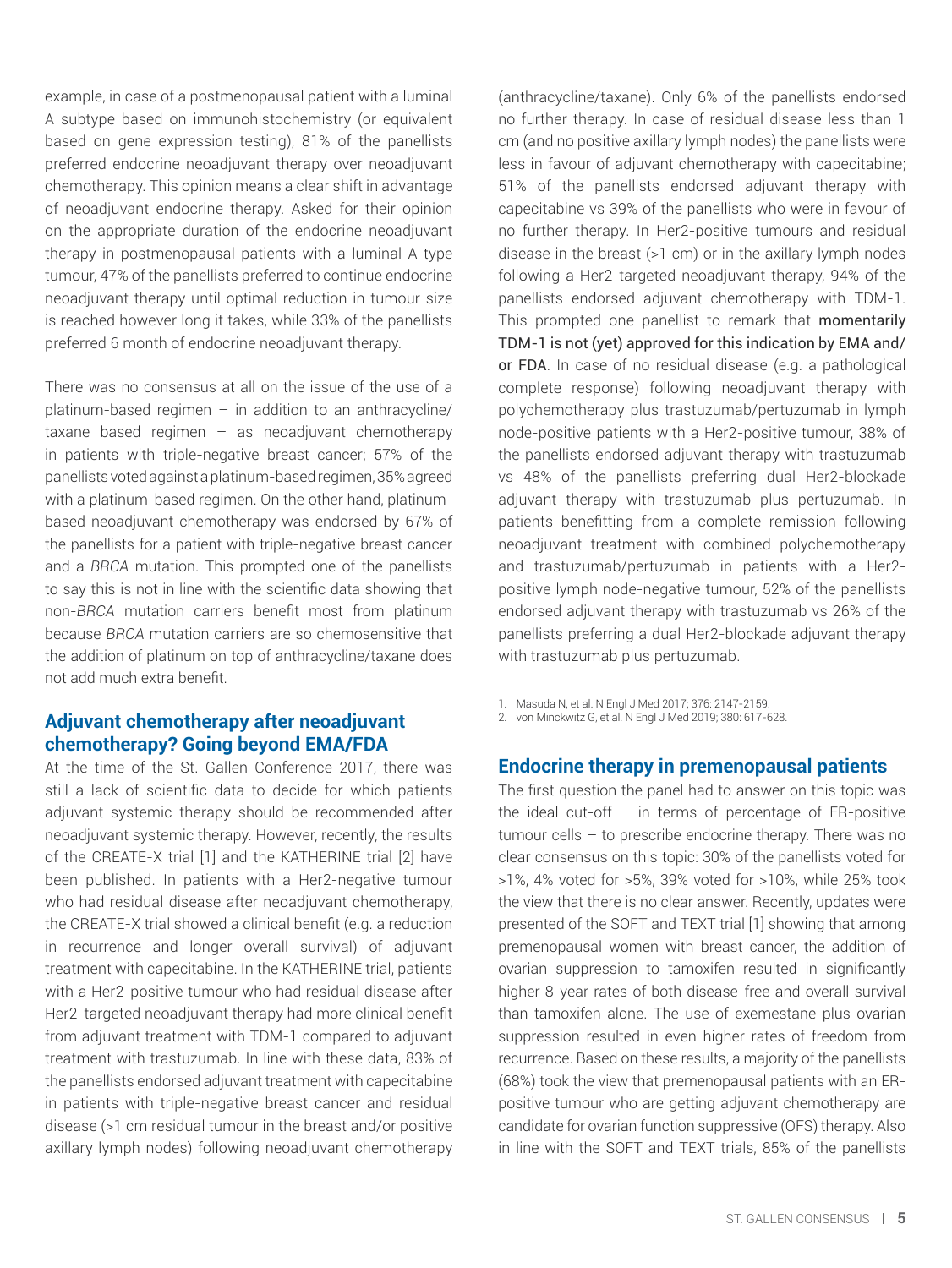agreed that an age <35 years should lower the threshold to prescribe OFS therapy. There was no consensus on the question whether premenopausal ER-positive patients with a moderate risk and no adjuvant chemotherapy are candidate for OFS: 46% voted "yes", 42% voted "no." A small majority of the panellists (60%) was of the opinion that an adverse result of a gene expression test should lower the threshold for OFS therapy in premenopausal ER-positive patients. Half of the panellists (52%) was of the opinion that Her2-positive status should not lower the threshold for OFS therapy. Asked for their opinion on the duration of OFS, a small majority of the panellists (55%) favoured 5 years of OFS, which was the duration of OFS in the SOFT and TEXT trial (24% voted for 2-3 years of OFS). A majority of the panellists endorsed OFS during chemotherapy for women who want a future pregnancy. This was the case for patients with HR-negative breast cancer (92% voted "yes"), and for patients with HR-positive breast cancer (80% voted "yes").

With regard to preferred endocrine therapy for patients who remain premenopausal after 5 years of tamoxifen therapy, a small majority of the panellists recommended to stop further treatment with tamoxifen, while 37% of the panellists recommended to continue to 10 years of treatment with tamoxifen. However, in case the patient – who remained premenopausal after 5 years of tamoxifen – was at high risk at presentation (e.g. stage 2, node positivity), 80% of the panellists would recommend continuing tamoxifen treatment to 10 years.

1. Francis PA, et al. N Engl J Med 2018; 379: 122-137.

# **Endocrine therapy in postmenopausal patients: a graded approach**

At the St. Gallen Conference 2017, a small majority of the panellists (55%) took the view that for most postmenopausal patients an aromatase inhibitor (AI) should be considered at some point in the course of treatment. This year, almost all panellists (96%) were of this opinion. Parameters that favour the inclusion of an AI at some point in the course of treatment of postmenopausal patients are grade 3 or high Ki67 (83% of the panellists voted "yes") and Her2 positivity (68% of the panellists voted "yes"). Upfront therapy with an AI should be considered in all postmenopausal patients of high risk by stage or tumour volume (94% of the panellists voted "yes") but not in all postmenopausal patients (59%% of the panellists voted against upfront AI in all postmenopausal patients). In postmenopausal patients, the historical duration of endocrine therapy is 5 years. Recently, Gray at al. presented a metaanalysis of studies that explored the benefit of extended endocrine therapy [1]. At the St. Gallen Conference 2019 the panellists were asked in which particular situations the endocrine therapy should be extended beyond 5 years of duration. For patients with stage 1 breast cancer who had 5 years of tamoxifen, a majority of the panellists (72%) would not recommend extending the endocrine therapy beyond 5 years. One of the panellists remarked that this result contradicts the earlier statement of 96% of the panel that treatment with an AI should be considered for all postmenopausal patients at some point in the course of treatment. A majority of the panellists (78%) also would not recommend extension of endocrine therapy for patients with stage 1 breast cancer who had 5 years of AI treatment. For a postmenopausal patient who has stage 2 node-negative breast cancer and who had 5 years of tamoxifen, 68% of the panellists would recommend extended endocrine therapy beyond 5 years. However, for a postmenopausal patient who has stage 2 node-negative breast cancer and who had 5 years of AI treatment, 35% of the panellists would recommend extended endocrine therapy while 59% of the panellists would not.

For postmenopausal patients with stage 2 node-positive breast cancer, a vast majority of the panel was in favour of extended endocrine therapy beyond 5 years: 98% of the panellists recommended extended endocrine therapy after 5 years of tamoxifen; 81% of the panellists recommended extended endocrine therapy, after 5 years of AI treatment. Asked their opinion on the optimal duration of the extended endocrine therapy 38% of the panellists voted for a total duration of the endocrine therapy of 7-8 years, while 59% of the panellists voted for 10 years. A majority of the panellists (60%) took the view that for postmenopausal patients at very high risk (10 or more positive nodes), extended endocrine therapy should not routinely be recommended but should be considered on a case by case basis.

1. Gray R, et al. SABCS 2018, abstract GS3-03.

#### **Adjuvant Her2-targeted therapy**

For patients with Her2-positive early breast cancer, the standard management includes adjuvant chemotherapy plus Her2-targeted therapy. At the St. Gallen Conference 2019, the panel zoomed in on specific subtypes of Her2-positive early breast cancer. A small majority of the panellists (55%) took the view that Her2-targeted therapy is not required for patients with Her2-positive, T1a, node-negative breast cancer, while 43% of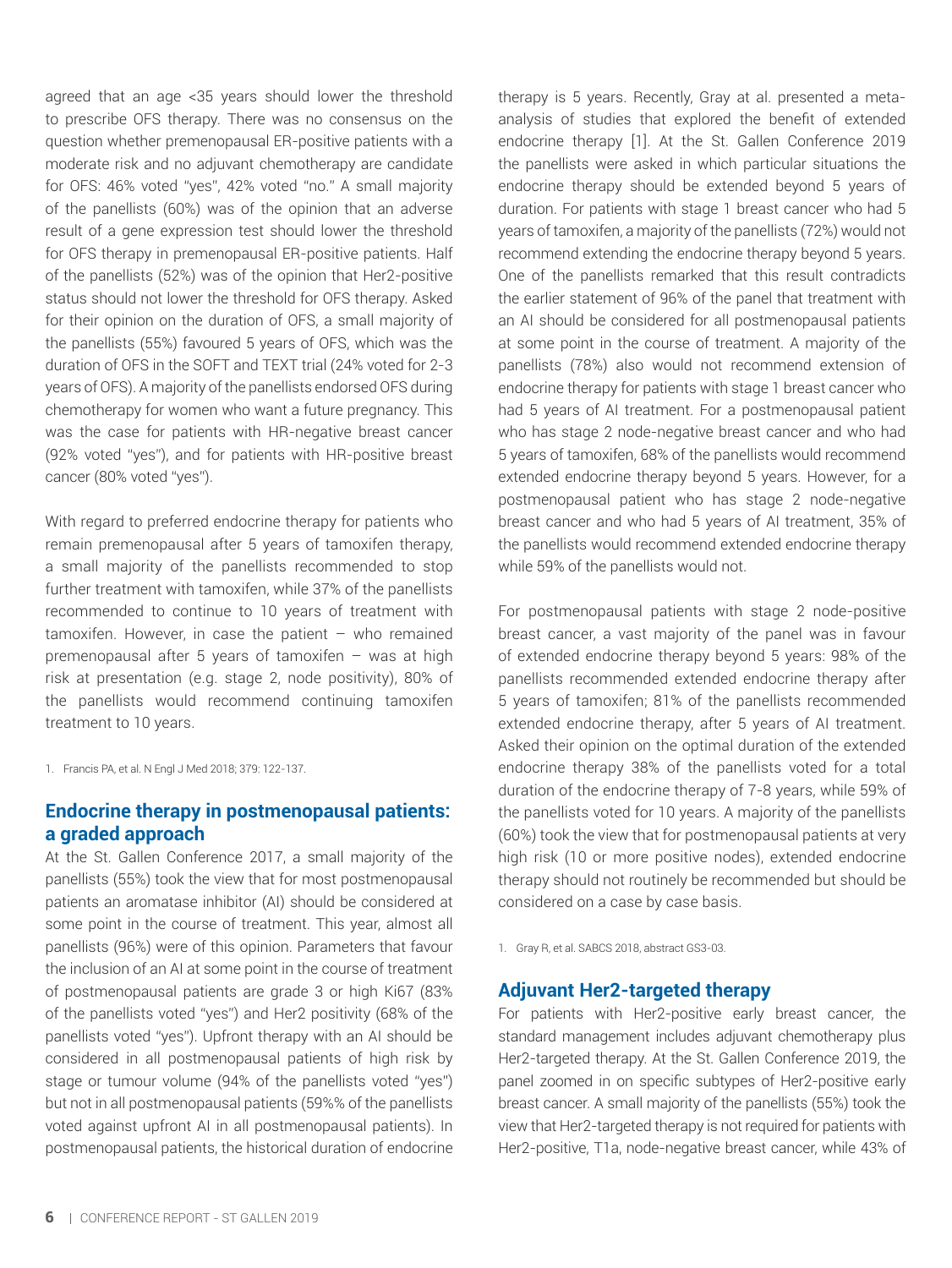the panellists voted in favour of Her2-targeted therapy for these patients. A majority of 62% of the panellists stated that ERstatus does not affects this opinion, while 28% of the panellists stated that ER-status will affect their decision on Her2-targeted adjuvant therapy. In line with the previous questions, 52% of the panellists indicated that for patients with ER-positive, Her2 positive breast cancer, addition of pertuzumab to the adjuvant treatment is not a standard therapy.

The preferred regimen for adjuvant therapy in patients with stage 1 Her2-positive breast cancer is, according to 74% of the panellists, taxane plus trastuzumab. Based on the results from the APHINITY trial [1], 77% of the panellists endorsed adding pertuzumab to the adjuvant Her2-targeted therapy for all patients with Her2-positive breast cancer (stage 2 or stage 3, but not in stage 1 patients). This prompted one panellist to remark that the approval for adjuvant therapy with pertuzumab is, according to the results of the APHINITY trial, for (Her2-positive) patients with positive nodes or ERnegative breast cancer.

With regard to the duration of adjuvant therapy with trastuzumab, the vast majority of the panellists (90%) was in favour of 12 months of therapy. A duration of 6-month adjuvant therapy with trastuzumab might be an acceptable option for patients with stage 1 Her2-positive breast cancer, according to 29% of the panellists.

Recently, 1 year of adjuvant therapy with neratinib (after neoadjuvant or adjuvant treatment with trastuzumab) proved to significantly reduce the proportion of clinically relevant breast cancer relapses in patients with Her2-positive, stage 2 or 3 early breast cancer [2]. However, the panellists did absolutely not reach any consensus for which patients adjuvant therapy with neratinib should be recommended both after (neo)adjuvant therapy with trastuzumab and after (neo)adjuvant therapy with trastuzumab plus pertuzumab. About one third of the panellists voted "abstain" on both questions.

1. von Minckwitz G, et al. N Engl J Med 2017; 377:122-131.

2. Holmes MM, et al. Lancet Oncol. 2017; 18: 1688-1700.

#### **Adjuvant therapy in triple-negative breast cancer**

The panellists voted about several questions regarding recommendations for adjuvant chemotherapy in patients with triple-negative breast cancer. All panellists agreed that for patients with pT1a, pN0 (tumour <6 mm), triple-negative breast cancer, chemotherapy is not always indicated; 35% of the panellists took the view that chemotherapy for these patients is never indicated, 65% of the panellists were of the opinion that chemotherapy for these patients is sometimes indicated. In general, the preferred chemotherapy regimen for patients with stage 1 triple-negative breast cancer should contain anthracyclines, alkylators, and taxanes, according to 78% of the panellists, while 50% of the panellists preferred chemotherapy with only alkylators and taxanes in case a stage 1 triple-negative breast cancer patient has a tumour with a size ≤1 cm. For patients with stage 2 triple-negative breast cancer, almost all panellists (94%) were in favour of a chemotherapy regimen containing anthracycline, alkylator, and taxane.

#### **Bisphosphonates and denosumab**

At the St. Gallen Conference 2017, the panel was inconclusive about the use of bisphosphonates during adjuvant endocrine therapy to improve disease-free survival – irrespectively of bone mineral density – in premenopausal patients on ovarian function suppression therapy (plus tamoxifen or aromatase inhibitor) (53% yes, 37% no, 10% abstain). Now, 2 years later, there was still no consensus; the panellists voted in exactly the same way. However, the support for the use of bisphosphonates during endocrine therapy to improve disease-free survival in postmenopausal patients has increased: 2 years ago, 76% of the panellists endorsed the use of bisphosphonates for these patients while this year 84% of the panellists was in favour of the therapy. Remarkably, when asked whether the panellists prescribe bisphosphonates in their own daily practice, like they just recommended, only 43% of the panellists voted for "yes" (40% voted "no", 17% abstained). The opinion of the panellists on the use of denosumab (60 mg twice a year) instead of bisphosphonates was crystal clear, however: 75% of the panellists were not in favour of the use of denosumab, echoing the results of the recently presented data of the D-CARE trial [1].

1. Coleman RE, et al. J Clin Oncol 2018; 36 (supp) abstract 105.

#### **Germ-line mutations**

Like 2 years ago, the panellists were asked to vote on the advisability of genetic testing for high risk (germ-line) mutations after counselling for several subtypes of patients with early breast cancer. In general, the panellists were more inclined to advise genetic testing compared to 2 years ago. There was absolute consensus (100% of the panellists voted "yes") that all patients with a strong family history should be offered genetic testing. In addition, almost all panellists (96%) endorsed genetic testing in all patients who are younger than 35 years. A vast majority of the panellists (85%) was in favour of genetic testing in all patients with triple-negative breast cancer who are 60 years or younger at the time of diagnosis. However, only 39% of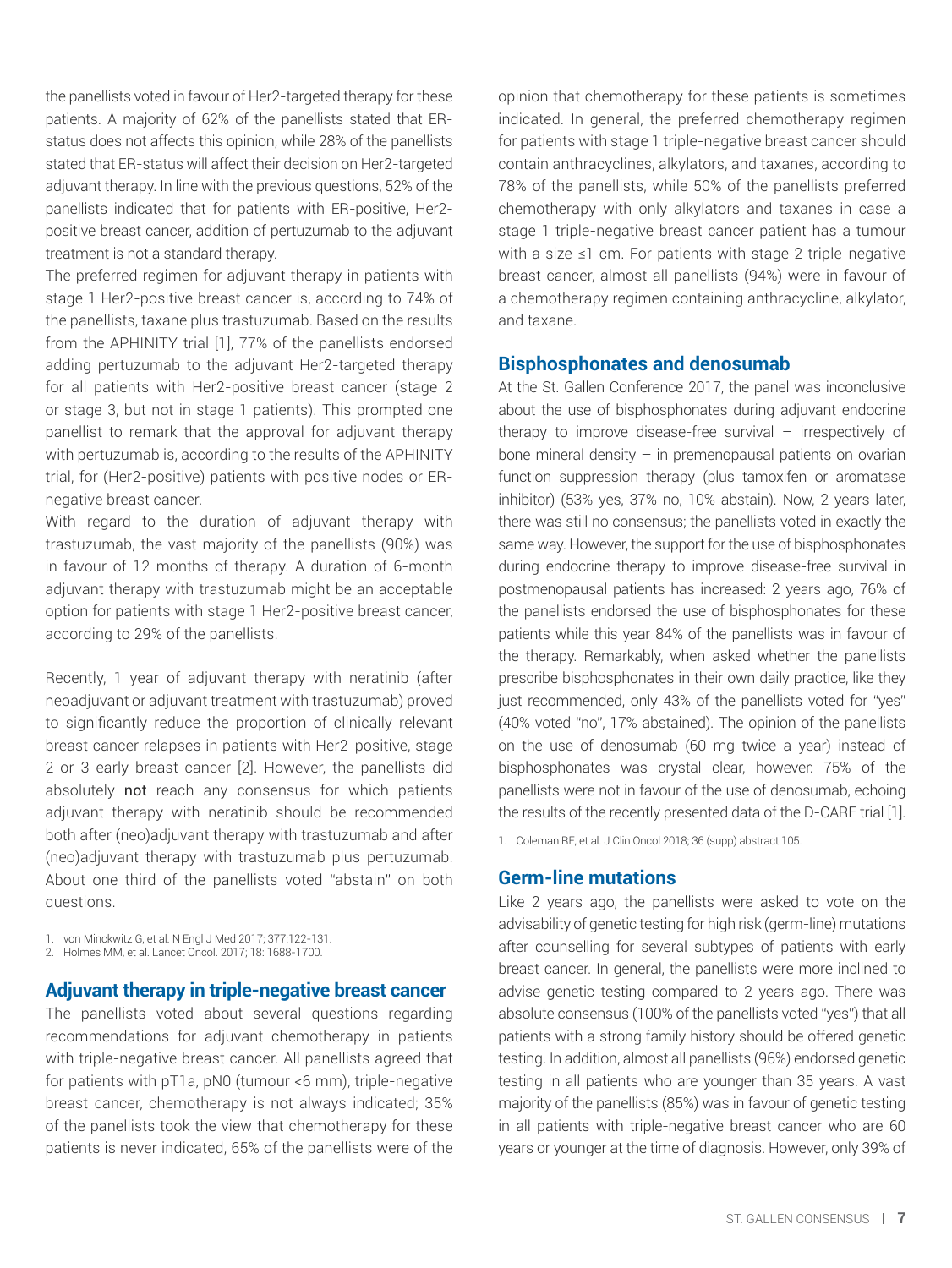the panellists endorsed genetic testing in all patients with triplenegative breast cancer (regardless of their age); 33% of the panellists endorsed genetic testing in all patients with breast cancer who are younger than 50 years and 29% of the panellists took the view that all patients with breast cancer (regardless of age and/or type of breast cancer) should be offered genetic testing. One of the panellists who was in favour of offering genetic testing to all patients with breast cancers argued that all guidelines about genetic testing are aiming on a moving target: the number of mutations that are of clinical importance in breast cancer is still rising and genetic testing is becoming increasingly broader and cheaper. As a result, the threshold for genetic testing is lowering.

#### **Pregnancy after breast cancer**

Many young breast cancer survivors retain a project of childbearing, but both patients and their physicians have concerns that a pregnancy, with its associated hormoneamplified milieu, will increase the risk for breast cancer recurrence, especially if the disease is hormone-sensitive, i.e., ER–positive. Recently published data showed reassuring data on the long-term safety of pregnancy in breast cancer survivors, including those with ER-positive disease [1]. Whether a break in adjuvant endocrine therapy will compromise breast cancer outcomes is the subject of a large international cooperative group study (POSITIVE; NCT02308085). At the St. Gallen Conference 2019, the panellists were asked to give

their opinion on the minimal duration of endocrine therapy before interrupting to allow pregnancy. A majority of 80% took the view that this is allowed after 18 months. A majority of 60% of the panellists endorsed restaging prior to attempted conception. According to the panellists, there is no reason to discourage pregnancy after breast cancer in all non-high-risk situations, irrespective of ER-status.

1. Lambertini M, et al. J Natl Cancer Inst 2018; 110: 426-429

#### **Life style**

The final topic of the consensus session was about exercise and diet. First, the panellists were asked whether they think patients with breast cancer should be recommended to avoid weight gain. Not surprisingly, the vast majority of the panellists (83%) agreed that patients should avoid weight gain. Almost exactly the same proportion of the panellists (84%) therefore endorsed an exercise regimen to be part of the standard care.

Finally, the panellists were asked whether or not they agreed that patients should be informed about the magnitude of benefit (in terms of overall survival) of interventions with a known small-to-marginal benefit, and be offered no treatment as a reasonable alternative. Predictably, in the present era of "shared decision-making", 92% of the panellists voted "yes" on this last question.

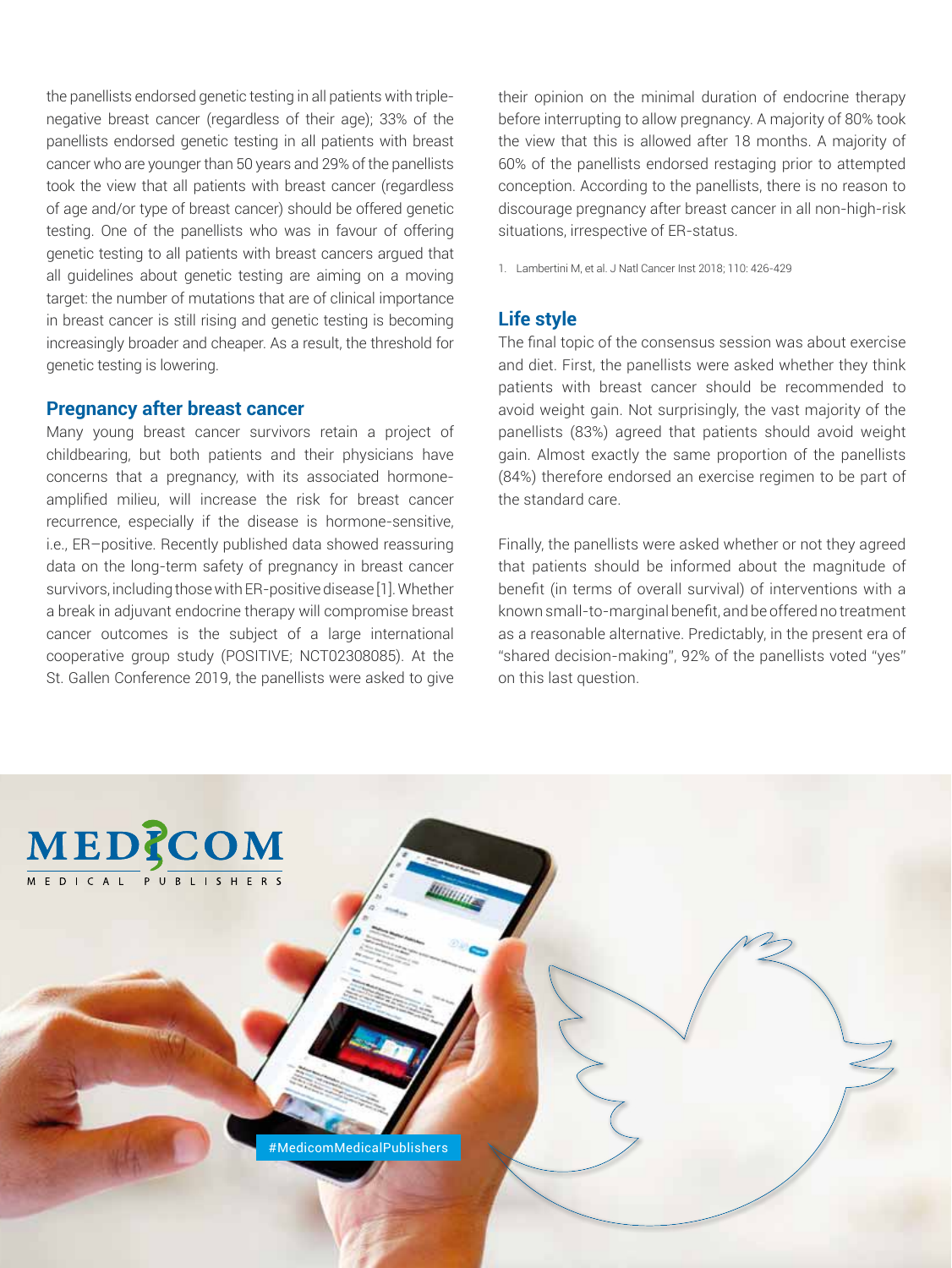# **Extrapolating data from clinical trials as we treat patients in real life**

Randomised clinical trials are the gold standard for assessing the efficacy of an intervention. However, their results are not always generalisable to real-world populations. Prof. Sharon Giordano (MD Anderson, Houston, USA) sketched how real-world data sometimes can fill this gap.

Although being the gold standard, randomised clinical trials have a couple of shortcomings that challenge the application of the outcomes of the trials when treating real-world patients, Giordano said. First of all, clinical trials don't include (all) representative populations. In general, patients who participate in clinical trials are younger than the average real-world patient, have less comorbidities, have a better performance status, have a higher social-economic status, and often more late-stage cancer. As a consequence, it is not clear whether or not results of the clinical trial are also applicable to patient populations who where excluded from the trial, in particular patients who are older and/or have more advanced disease than the trial participants, patients who have comorbidities, or female patients who are pregnant (or even males with breast cancer!). Effectiveness also depends on many additional issues like comorbidities, adherence, and side effects. In addition, Giordano said, randomised studies are not always feasible, such as for rare tumors, are sometimes considered unethical, and sometimes fail because doctors and/or patients are unwilling to support randomisation. Finally, randomised clinical trials often do not study patient-centred outcomes, do not follow patients for sufficient duration to assess the late effects of therapy, and have insufficient numbers to study rare outcomes.

In these situations, data from observational studies may be used to help fill in the gaps in knowledge, according to Prof. Giordano. For example, results from one observational study showed a much higher rate of hospitalisation during chemotherapy in patients older than 65 years than was reported in clinical trials [1]. However, the major threat to the validity of observational studies are several types of bias: selection bias, performance bias, detection bias, attrition bias, selective outcome-reporting bias. For example, selection bias can result in patients with a poorer prognosis getting the treatment under investigation, resulting in a worse survival among treated patients. Or the other way around: patients with better underlying health are selected to receive the treatment under investigation, resulting in better survival. Therefore, it is of utmost importance to assess and address the risks of bias in observational studies, in order to estimate whether the observational study is likely to produce valid results, Giordano emphasised. There are statistical tools to address these biases, like multivariate regression models and propensity score analysis, but these techniques will never be able to completely take the biases away. As illustration, Giordano showed the results of an observational study that suggested that treatment for prostate cancer decreases the chance of dying of heart disease or diabetes [2].

Giordano concluded her lecture by briefly addressing two other issues that make it challenging to apply data from a clinical trial to real-world patients. Sometimes in a clinical trial, an intervention shows a statistically significant, but (very) small, benefit. For example, in the APHINITY trial, the absolute benefit after 3 years was only 0.9% and the number needed to treat (with adjuvant pertuzumab) was 112 [3]. Likewise, the ExteNET trial reported an absolute benefit after 2 years of adjuvant therapy with neratinib of 2.3% (number needed to treat of 44) [4]. In these cases, it is difficult to balance the pros and cons of applying treatment to an individual patient, Giordano remarked. Finally, applying outcomes from clinical studies to daily practice can be difficult when the standard of care has been changed by the time the results of the trial are presented. For example, the KATHERINE trial showed clinical benefit from adjuvant treatment with TDM-1 compared to adjuvant treatment with trastuzumab in patients with Her2-positive breast cancer and residual disease after neoadjuvant therapy [5]. However, less than 20% of the patients in KATHERINE were treated with dual anti-Her2 neoadjuvant therapy, which is the standard now. So, this makes it difficult to estimate the benefit of TDM-1 adjuvant therapy for patients who have residual disease after dual anti-Her2 neoadjuvant therapy. In these areas of uncertainty, shared decision-making becomes critical, Giordano said.

- 1. Barcenas CH, et al. J Clin Oncol 2014; 32: 2010-2017.
- 2. Giordano SH, et al. Cancer 2008; 112: 2456- 2466.
- 3. von Minckwitz G, et al. N Engl J Med 2017; 377:122-131.
- 4. Holmes MM, et al. Lancet Oncol. 2017; 18: 1688-1700.
- 5. von Minckwitz G, et al. N Engl J Med 2019; 380: 617-628.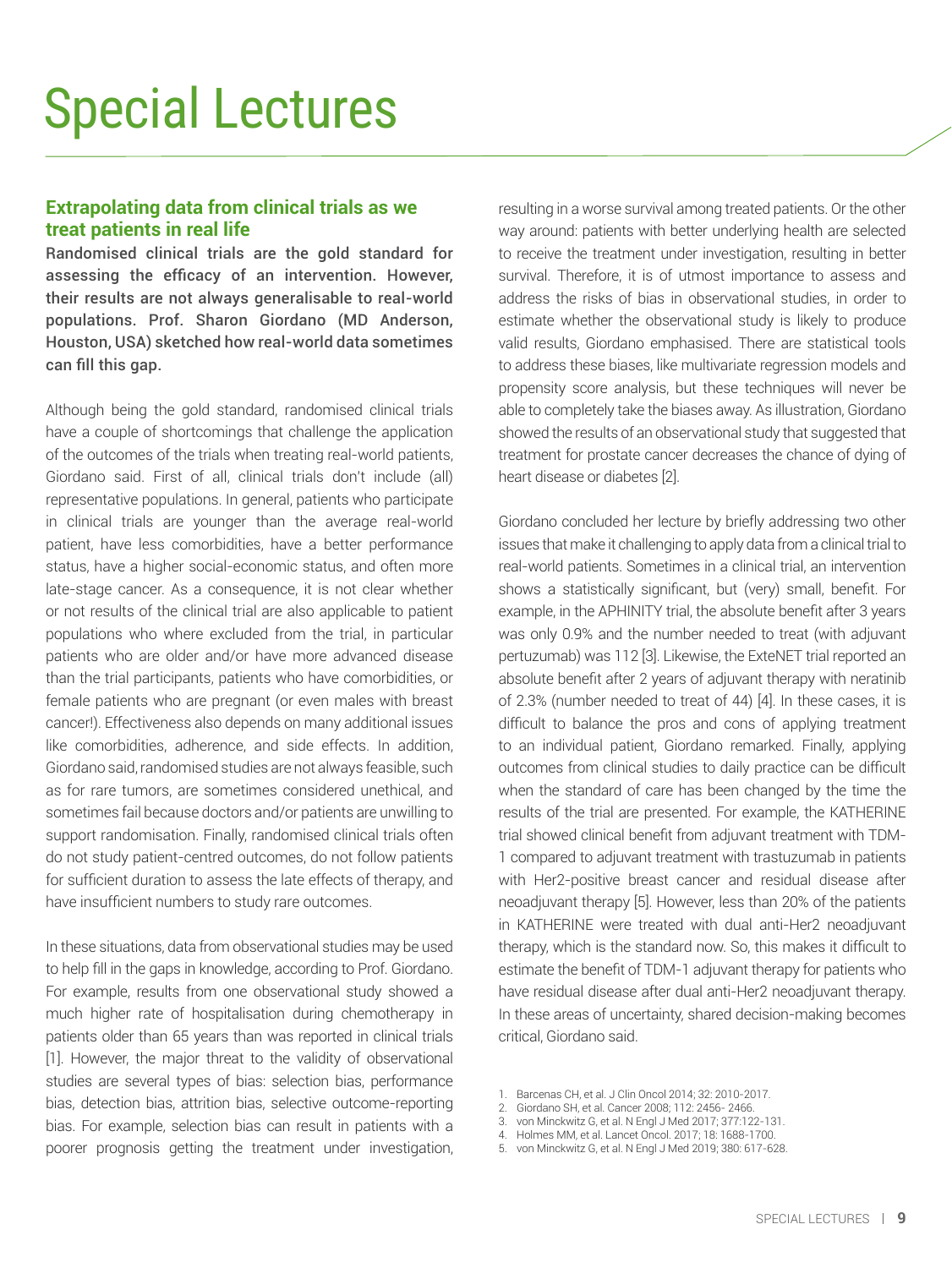# **What is the clinical benefit of treatment of patients with early breast cancer?**

Prof. Ann Partridge (Dana-Farber Cancer Institute, Boston, USA) addressed the relevance of clinical benefit, clinical meaningfulness, and shared decision-making in the treatment of patients with early breast cancer.

Due to improvements in local and systemic treatments, the age-adjusted breast cancer mortality rate has gradually dropped in the last decades: from about 70 per 100,000 women (40-84 years) in the 1970's to <40 per 100,000 women now. In light of the improved outcomes of the treatment, the definition of clinical benefit of a treatment has also evolved, Partridge said. In the 1970's, clinical benefit meant that a patient had an objective response to the treatment. In the 1980's, overall survival, quality of life, and physical functioning became objective parameters to define benefit. Since the 1990's, the definition is mainly related to surrogate parameters like progression-free survival, overall response rates, durability of responses (in particular in metastatic disease setting), and disease-free survival (in adjuvant setting). Translated to the individual patient, this means that the patient lives longer, feels better (has less symptoms), and/or functions better, Partridge said. To measure all these parameters, several types of assessment are needed: clinician-reported outcomes, observer-reported outcomes, performance outcomes, and – probably most important – patient-reported outcomes.

The concept of clinical benefit has also incorporated the concept of value, Partridge explained. The approval of so many new (and expensive) cancer drugs has shifted focus beyond the statistical improvements of the therapies. Increasingly, the focus is on the clinical value of therapy, both for the individual patient as well as for society. Both ASCO and ESMO recently have developed frameworks to calculate the added clinical value of (new) cancer drugs in a transparent and objective way. ASCO has developed the Net Health Benefit (NHB) scale [1], and ESMO has developed the ESMO Magnitude of Clinical Benefit Scale (MCBS) [2]. Both frameworks factor in outcomes of clinical trials like survival, toxicity, and other symptoms, but also the price of the drug. In the ASCO NHB scale, the added value of the drug is expressed in a number theoretically ranging from -20 to 180 (the higher the score, the greater the added value). In the ESMO MCBS, added clinical value can range from C (lowest added value) to A (highest added value) for potentially curative therapies and from grade 4 (lowest added value) to grade 1 (highest added value) for therapies that are not likely to be curative.

However, therapies that have a high ASCO NHB score or a high ESMO MCBS, e.g. therapies that have clinical benefit, are not necessarily also clinically meaningful, Partridge emphasised. Clinical meaningfulness also depends on individual patient parameters like age, performance status, comorbidities, and personal goals and values. Therefore, thresholds for a therapy being clinically meaningful may be higher or lower for each individual patient (or society). So, in order to define the meaningfulness of an intervention for an individual patient, it is essential to explore the patients' preferences and personal goals, Partridge said. This is particularly important in situations where there is more than one treatment option (e.g. systemic interventions with different potential therapeutic effects and toxicities, mastectomy vs breastconserving surgery, or different radiotherapeutic strategies).

Patients' preferences for the required benefit of an intervention - e.g. the absolute increase of survival or the acceptable treatment toxicity - show a wide range of variation, Partridge illustrated with results from a recent review [3]. In addition, there is a difference between patients and physicians with regard to their definition of a meaningful treatment, and what survival benefit is needed to make adjuvant chemotherapy worthwhile [4]. Physicians, on average, put the bar higher than patients for adjuvant chemotherapy to be worthwhile. However, this study showed that also between physicians' opinions there is a wide range of variation. Therefore, in every single case it is important to find out what matters to the patient, Partridge concluded. Shared decision-making is a critical factor and, according to the Three-Talk Model of Shared Decision-Making [5], includes talking with the patient, describing the choices, offering support, and asking about their goals. All the options have to be described, including the risks and benefits of every option in the context of what matters to the patient. Finally, the treatment decision is made together with the patient.

- 1. Schnipper LE, et al. J Clin Oncol 2016; 34: 292502934.
- 2. Cherny NI, et al. Ann Oncol 2017; 28: 2340-2366.
- 3. Hamelinck VC, et al. Cancer Treat Rev. 2014; 40:1005-1018.
- 4. Vaz-Luis I, et al. Cancer 2017; 123: 2821–2828.
- 5. Elwyn G, et al. J Gen Intern Med. 2012; 27: 1361-1367.

### **Adjuvant and neoadjuvant therapy: principles and practical considerations**

Prof. Eric Winer (Dana-Farber Cancer Institute, Boston, USA) compared the goals, merits, and surgical advantages of adjuvant and neoadjuvant therapy for patients with early breast cancer. He also discussed the clinical meaning of a complete pathological response after neoadjuvant therapy.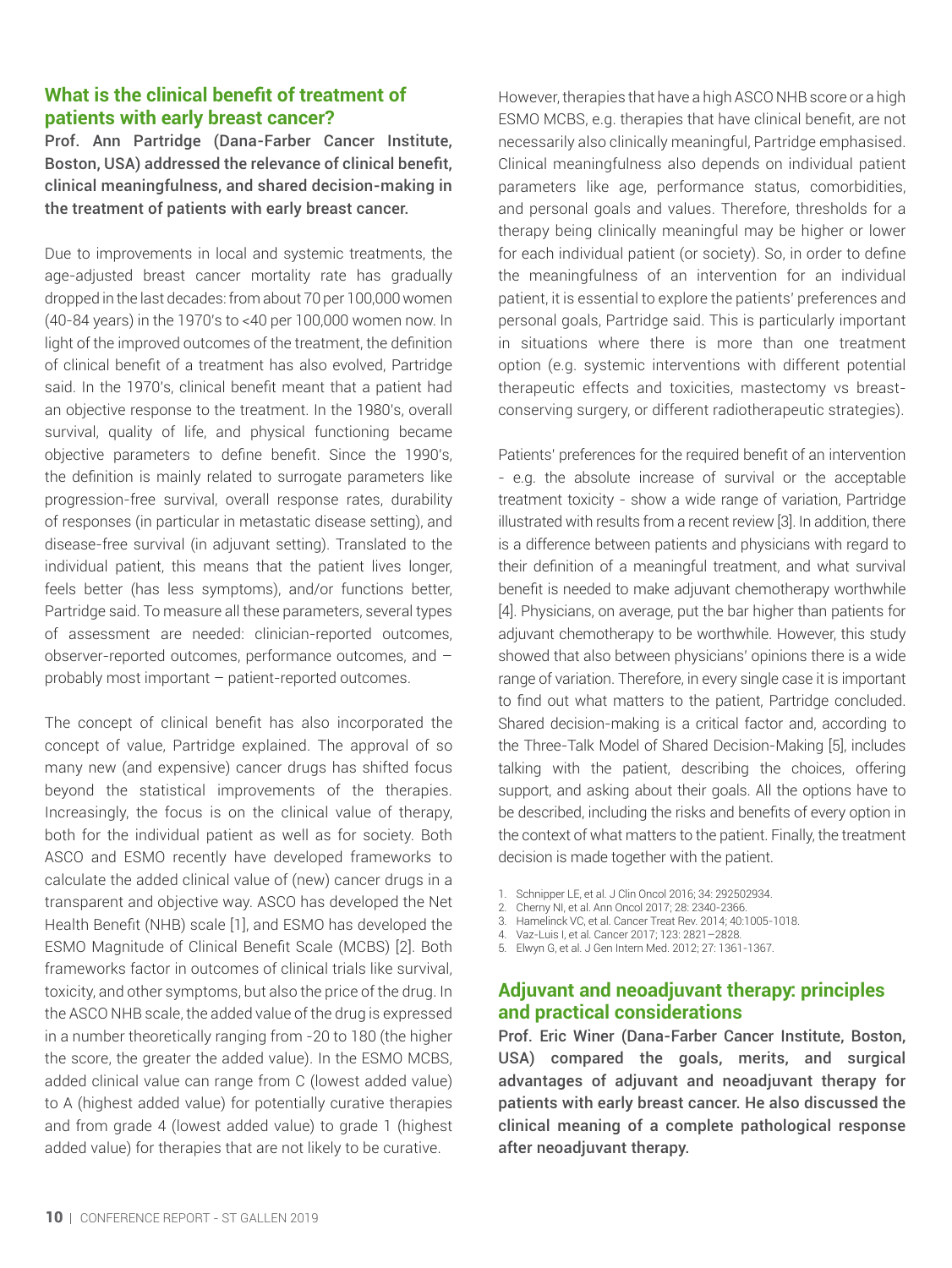The goals of adjuvant and neoadjuvant therapy are somewhat overlapping, Winer demonstrated. For both therapies, eradicating micrometastatic disease and prolonging survival are the primary goals. In addition, the goal of adjuvant therapy is to improve disease-free and/or distant disease-free survival given that these parameters are good surrogates for overall survival or a better quality of life. Additional goals of neoadjuvant therapy are: to decrease the extent of surgery, to provide prognostic information, to identify candidates for additional treatment approaches, and – from a scientific point of view – to test de-escalation strategies and to conduct tissue-intensive trials. Referring to the results of the NSABP B-18 and NSABP B-27 trials, Winer concluded that  $-$  so far  $-$  there is no difference in (disease-free and/or overall) survival between patients with early breast cancer who had neoadjuvant treatment vs patients who had adjuvant treatment [1]. However, there are circumstances where adjuvant therapy is preferred. For example, if the decision about therapy depends on the anatomic extent of disease (stage 1 Her2-positive disease, T1 triple-negative breast cancer), or if it is impossible to follow the disease (e.g. by imaging or palpation) during neoadjuvant treatment. On the other hand, where it is clear that chemotherapy will be the treatment (e.g. patients with stage 2/3 ER-positive disease) this therapy could as well be given up front, Winer stated. Neoadjuvant therapy is also preferred in case optimal surgery will be facilitated by neoadjuvant treatment. In addition, endocrine neoadjuvant therapy is preferable in patients who are not considered to be candidates for (adjuvant) chemotherapy. However, to successfully administer neoadjuvant therapy an experienced multidisciplinary team is indispensable, Winer cautioned.

One goal of neoadjuvant therapy is to reduce the tumor size. This, theoretically, should increase the number of women who are eligible for (and eventually get) breast-conserving surgery. However, this is not the case, Winer demonstrated with the results of 4 neoadjuvant trials. Although in all studies the experimental neoadjuvant regimens induced a higher pathological complete response (pCR) rate, the rate of breastconserving surgery only modestly increased [2]. Winer put forward several possible explanations: patient or physician anxiety and bias, multifocal disease at presentation, diffuse calcifications that can not be cleared by conservative surgery, and less than perfect imaging. On the other hand, studies like the ACOSOG Z1071 trial showed that neoadjuvant therapy is able to downstage 40% of cN1 patients to pN0 and that in these patients sentinel node biopsies correctly identified the axillary nodal status ≥90%. This raises the question whether axillary surgery is still necessary after an excellent response to neoadjuvant therapy. This question is now subject of several trials.

In the last part of his lecture, Winer zoomed in on the meaning of a pCR after neoadjuvant therapy. The main question on this topic he addressed was "Is there a consistent correlation between pCR and outcome?" It turned out that this depends on whether we look at the level of clinical trials or on the level of an individual patient. Referring to a review of 12 clinical trials that tested several neoadjuvant regimens in several subtypes of early breast cancer, Winer showed that pCR rates depend both on type of treatment and subset of breast cancer [3]. However, in 3 clinical trials, the magnitude of improvement in pCR did not at all correlate with improvement in event-free or overall survival. Recently, also in the NEO-ALTTO and APHINITY trials, an increase in pCR was not or hardly translated into an increase in survival [4,5]. In contrast to this lack of correlation between pCR and survival in trials, pCR can be a very powerful biomarker in individual patients, Winer illustrated with results from the same review of 12 trials and results from the I-SPY2 trial [6]. Both event-free, distant relapse-free, and overall survival were substantially longer for patients who had a pCR.

Summarised, pCR seems a good predictor for individuals but a poor predictor for the long-term success of a regimen. The explanation for this paradox is, according to Winer, that pCR is related to a better outcome but the relationship between pCR and favourable outcome is not causal. In other words, not all patients with a pCR achieve a favourable outcome and not all patients without a pCR achieve a worse outcome. Therefore, new trials should not aim to increase pCR but instead use pCR on an individual level to test escalation or de-escalation of therapies, Winer concluded.

- 1. Rastogi P, et al. J Clin Oncol 2008; 26: 778-785.
- 2. King TA, et al. Nat Rev Clin Oncol 2015; 12: 335-343.
- 3. Cotezar P, et al. Lancet 2014; 384: 164-172.
- 4. Piccart-Gebhart M, et al. J Clin Oncol 2016; 34: 1034-1042.
- 5. von Minckwitz G, et al. N Engl J Med 2017; 377:122-131.
- 6. Yee D, et al. SABCS 2017, GS3-08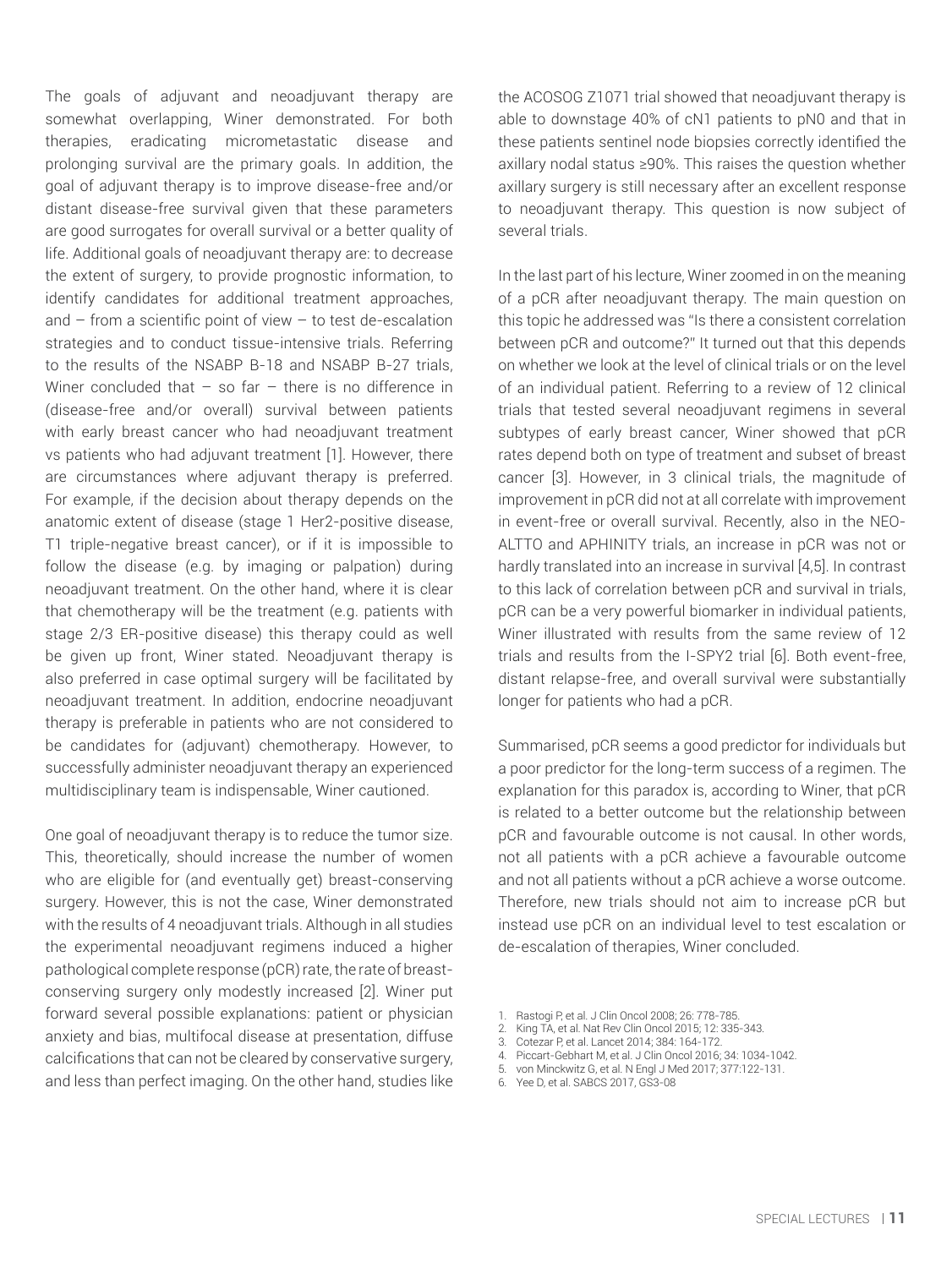# Selected Posters

### **Discordance of biomarkers in multifocal and lymph node positive breast cancer**

Histological, molecular, and genetic characterisation of the tumour can guide tailored adjuvant treatment of breast cancer. However, characteristics can differ between different foci in multifocal cancers [1].

Tailored adjuvant therapy according to histological grade, biomarkers ER, PR, and Her2, and proliferative indicators like Ki67 has been one of the most important factors improving survival in breast cancer. However, a number of reports show that in a small proportion of cases characteristics differ between primary tumour and lymph node metastasis and between different foci in multifocal cancers. Usually, assessment of biomarkers is performed on one primary only. This might lead to some patients receiving suboptimal treatment.

In Sweden, about 9,000 women are diagnosed with breast cancer each year, Dr Marie Sundquist (Kalmar County Hospital, Sweden) and colleagues showed. About 20% have more than one primary tumour and approximately 30% have lymph node metastases. Sundquist et al. explored concordance regarding tumour biology between different primary foci and between lymph node metastases and primary tumour in these patients. From 3 Swedish breast units, they included all consecutive breast cancer patients with more than one primary tumour and/ or lymph node metastasis. In these patients, assessments of ER, PR, Her2, and Ki67 were performed with immunohistochemistry and *in situ* hybridisation on at least two lesions in multifocal cases and on one to two metastatic lymph nodes.

Dr Sundquist presented interim results of the study (74 patients with more than one primary tumour and 58 patients with lymph node metastases). In about 17% of cases there was discordance in tumour biology between foci. In 8 cases, Ki67 scored high in one lesion and low in another. Five of those also differed in histological grade between Nottingham histological grade 3 and 1–2. Three had different ER/PR status, two had Her2 amplification in one foci while the other was normal. In metastatic lymph nodes, the biology differed between primary and metastases in 5 of 58 cases (8,6%). ER/PR nodal status was different from the primary in two cases. One triple-negative tumour had an ER/PR-positive metastasis and one ER/PR-positive primary had an ER/PRnegative metastasis. In three cases, Her2 normal primaries had an amplified lymph node metastasis.

Based on these (interim) results, Sundquist et al. concluded that biomarker status is relatively consistent between foci in multifocal tumours and between lymph node metastases and primaries. However, the results indicate that there is a risk of suboptimal treatment that might have important consequences on the outcome for this subgroup.

1. Sundquist M, et al. The Breast 2019; 44 (suppl 1): abstract P225.

# **New prognostic biomarkers for survival breast cancer**

Tailored therapy of patients with breast cancer - to avoid overtreatment as well as undertreatment - is dependent on the availability of prognostic and predictive biomarkers. Dr Jasmin Zeindler (University Hospital Basel, Switzerland) and colleagues presented two new prognostic biomarkers associated with survival: nectin-4 expression on triplenegative breast cancer cells and tumour infiltration by myeloperoxidase neutrophilic cells [1,2].

Triple-negative breast cancer represents about 10–20% of all invasive breast cancers and is associated with a poor prognosis. The nectin cell-adhesion protein 4 (nectin-4) is a junction protein involved in the formation and maintenance of cell junctions. Nectin-4 has previously shown to be expressed in about 60% of triple-negative breast cancer cells as well as in triple-negative breast cancer metastases, but to be absent in normal breast tissue, which makes it a potential specific target for triple-negative breast cancer therapy. Previous studies have shown an association of nectin-4 protein expression with worse prognosis in triple-negative breast cancer in a small patient cohort.

To further explore the role of nectin-4 in triple-negative breast cancer and confirm its impact on survival, Zeindler et al. now performed immunohistochemical staining for nectin-4 on tumour tissue of 112 triple-negative breast cancer cases with detailed clinical annotation and outcomes data. A high expression of nectin-4 was present in 86 (76.8%) of the